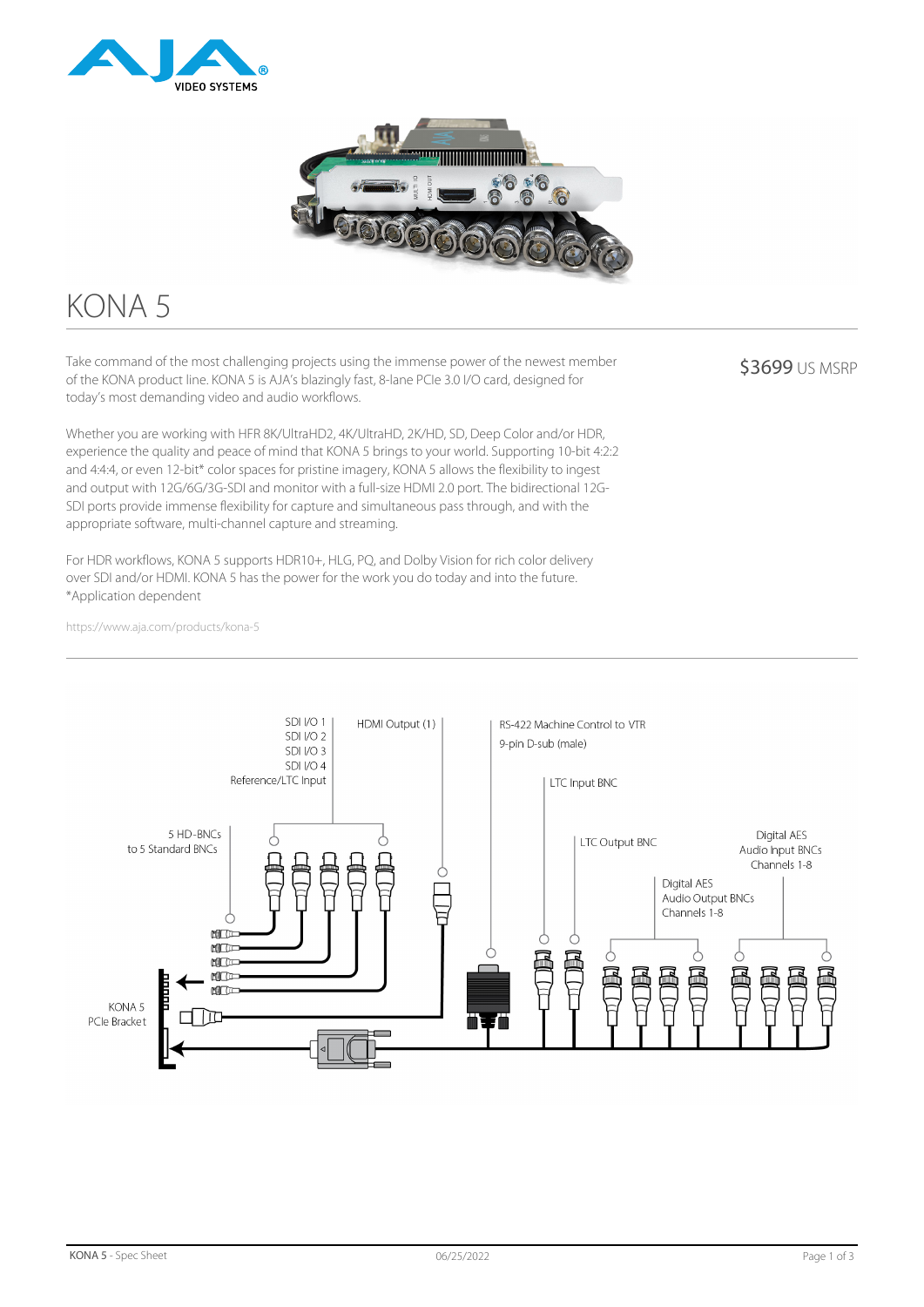

## Video Formats

- (8K) 8192 x 4320p 23.98, 24, 25, 29.97, 30, 47.95, 48, 50, 59.94, 60
- (UltraHD2) 7680 x 4320p 23.98, 24, 25, 29.97, 30, 50, 59.94, 60
- (4K) 4096 x 2160p 23.98, 24, 25, 29.97, 30, 47.95, 48, 50, 59.94, 60  $\bullet$
- (UltraHD) 3840 x 2160p 23.98, 24, 25, 29.97, 30, 50, 59.94, 60  $\bullet$
- (2K) 2048 x 1080p 23.98, 24, 25, 29.97, 30, 47.95, 48, 50, 59.94, 60
- (2K) 2048 x 1080PsF 23.98, 24, 25
- (HD) 1080p 23.98, 24, 25, 29.97, 30, 50, 59.94, 60
- (HD) 1080PsF 23.98, 24, 25, 29.97, 30
- (HD) 1080i 50, 59.94, 60
- (HD) 720p 50, 59.94, 60
- (SD) 625i 50
- $\bullet$  (SD) 525i 59.94

Note: High Frame Rate and 8K/UltraHD2 capabilities are dependent on host system attributes. Not all systems and configurations will support all frame rates and raster sizes.

## Video Inputs Digital

- 12G-SDI, SMPTE-2082, 12-bit\*, 10-bit
- 6G-SDI, SMPTE-2081, 10-bit
- 3G-SDI, SMPTE 425
	- RGB 4:4:4 12-bit\*, YCbCr 4:2:2 10-bit
- $\bullet$  1.5G-SDI, SMPTE 292M Single Link HD-SDI YCbCr 4:2:2 10-bit
- Dual Link RGB 4:4:4 12-bit\*, Dual Link YCbCr 4:2:2 10-bit  $\bullet$  270 Mbps SDI, SMPTE 259M-C
	- YCbCr 4:2:2 10-bit, 8-bit

\*Bit depth support is application dependent. Check with your software manufacturer for compatibility. Note: KONA 5 SDI connectors are HD BNC

# Video Outputs Digital

- 12G-SDI<sup>\*</sup>, SMPTF-2082, 12-bit<sup>\*</sup>, 10-bit
- 6G-SDI\*, SMPTE-2081, 10-bit
- 3G-SDI, SMPTE 425
	- RGB 4:4:4 12-bit\*, YCbCr 4:2:2 10-bit
- $-1.5$ G-SDI, SMPTF 292M
	- Single Link HD-SDI YCbCr 4:2:2 10-bit
	- Dual Link RGB 4:4:4 12-bit\*, Dual Link YCbCr 4:2:2 10-bit
- 270 Mbps SDI, SMPTE 259M-C
	- YCbCr 4:2:2 10-bit, 8-bit
- $\bullet$  HDMI v2.0
	- 30/36-bits/pixel, RGB or YUV, 6 Gbps per color component
	- 4K, UltraHD, 2K, HD, and SD with HFR support up to 60p (4:2:2), 10 bit

\*Bit depth support is application dependent. Check with your software manufacturer for compatibility.

Note: KONA 5 SDI connectors are HD BNC

#### HDR

- SDI: VPID signaling for SDR/HDR Transfer Characteristics, Colorimetry and Luminance
- HDMI: HDR10 Support HDR Infoframe metadata, compatible with HDMI 2.0a/CTA-861.3
- HDMI: HLG Support compatible with HDMI 2.0b/CTA-861-G

Note: HDR support is application dependent. Check with your software manufacturer for compatibility.

## SDI I/O

- SDI connections are bidirectional
	- 2K/HD, capture and monitoring is simultaneous
	- 4K/UltraHD with 12G-SDI, capture and monitoring is simultaneous.
	- 4K/UltraHD with 3G-SDI, all four connections must be used for either Input or Output.
	- 8K/UltraHD2 with 12G-SDI, connections must be used for either Input or Output.

Note: When connections are configured for 12G-SDI or 6G-SDI, only UltraHD/4K/UltraHD2/8K formats are supported.

## Audio Inputs Digital

- 16-channel, 24 and 16-bit SDI embedded audio, 48 kHz sample rate, synchronous
- 8-channel, 16 and 24-bit AES/EBU audio, 48 kHz sample rate, synchronous or nonsynchronous, internal sample rate conversion (via 4x BNC on breakout cable)

## Audio Outputs Digital

- 16-channel, 24-bit SDI embedded audio, 48 kHz sample rate, synchronous
- 8-channel, 24-bit HDMI embedded audio, 48 kHz sample rate, synchronous
- 8-channel, 16 and 24-bit AES/EBU audio, 48 kHz sample rate, synchronous or nonsynchronous, internal sample rate conversion (via 4x BNC on breakout cable)

#### Downstream Keyer

Supports graphics up to 2K/HD with alpha channel over video, matte or framebuffer, or framebuffer content over incoming video or matte

#### Reference

- Analog Color Black (1V) or Composite Sync (2 or 4V) or HD Tri-Level Sync (1V) (via 1x HD-BNC at PCIe bracket)
- Reference input is terminated into 75 ohms when Genlock is set to Ref In

#### Timecode

- LTC timecode input and output (via 2x BNC on breakout cable)
- LTC timecode input (via 2-pin header on PCIe card)
- LTC timecode input (via HD-BNC at PCIe bracket)

## Electrical Interface

 $\bullet$  8-lane PCIe 3.0

## Machine Control

- RS-422, Sony 9-pin protocol (via breakout cable)
- 9-pin D-connector pinout is as follows:

|                | GND           |
|----------------|---------------|
| $\overline{2}$ | $RX-$         |
| 3              | $TX+$         |
| $\overline{4}$ | <b>GND</b>    |
| 5              | No Connection |
| 6              | <b>GND</b>    |
| 7              | $RX+$         |
|                | TX-           |